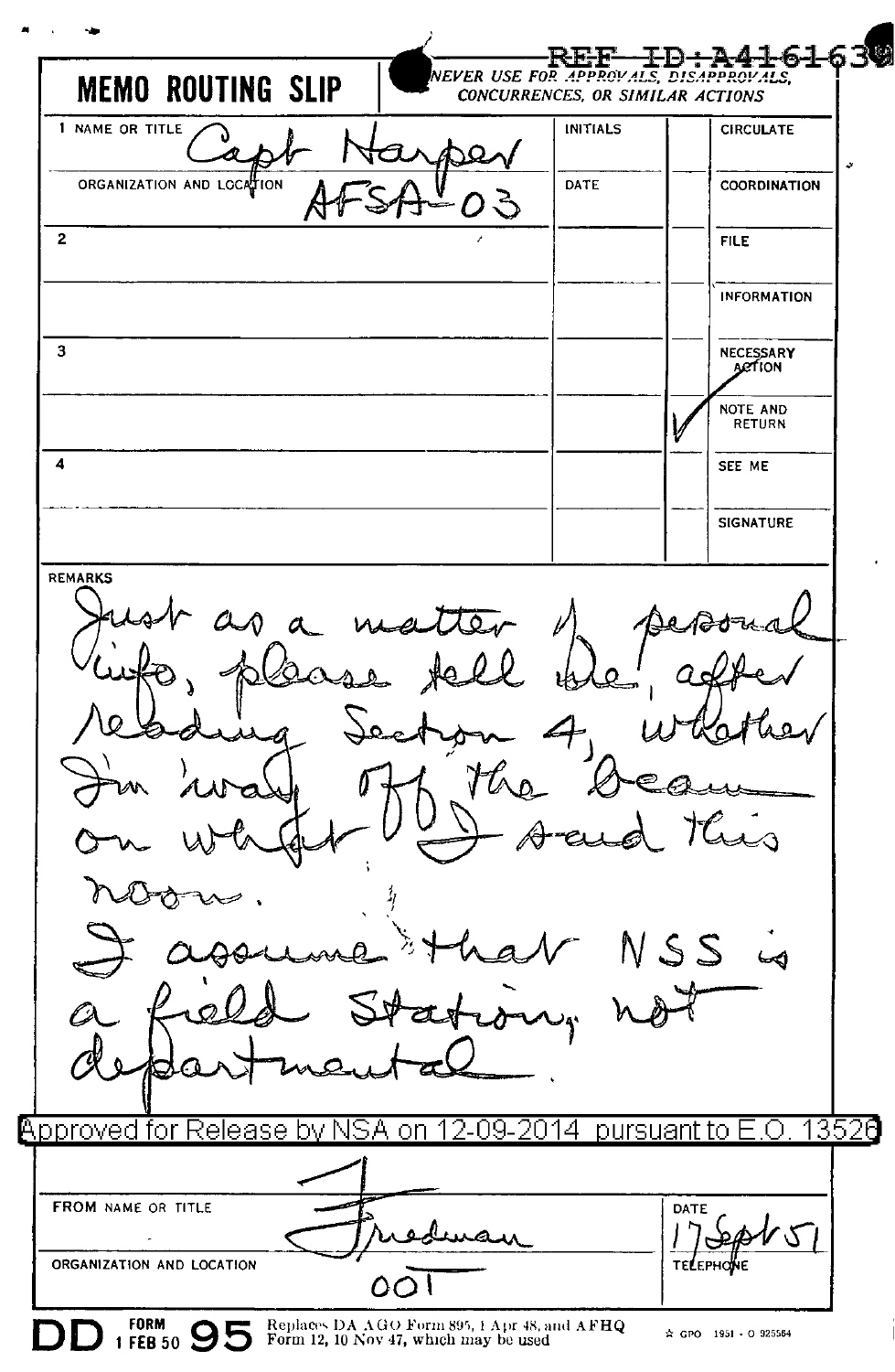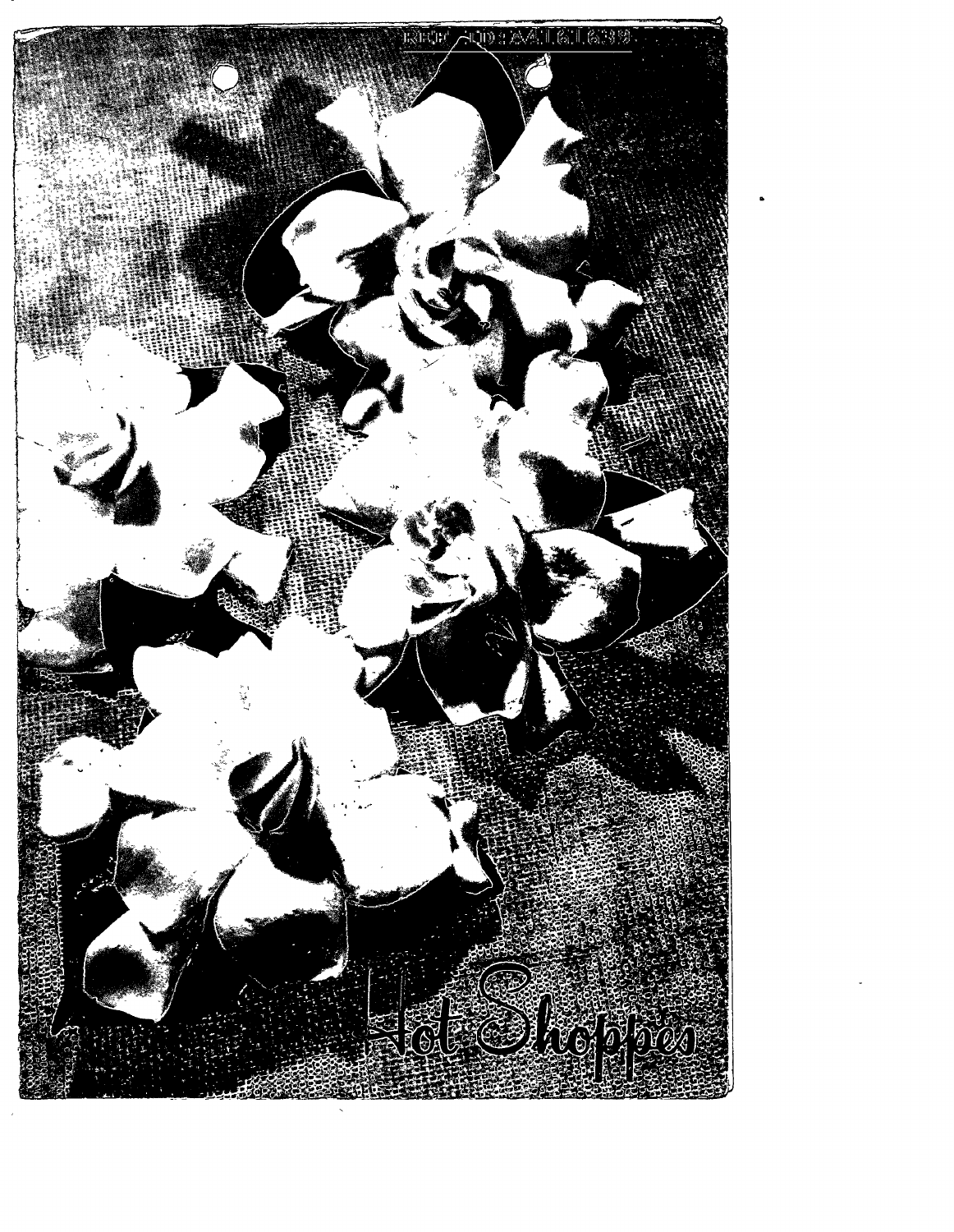**FAMOUS FOR** 

I

I I

j A & W ROOT BEER------------------------------------------------------------------------------------------ .\_10 i FROSTED A & W ROOT BEER, Extra Thick with Rich Ice Cream \_\_\_\_\_\_\_\_\_\_\_\_\_\_\_\_ .25

# **Soups and Appetizers**

| <b>Fruit</b> Cocktail  .25       |  | Chilled Grapefruit Juice .10 & .20 |  |
|----------------------------------|--|------------------------------------|--|
| 75. Today's Soup, Bowl .20 & .25 |  | 20. & 10. Chilled Tomato Juice     |  |
|                                  |  | <b>Fresh Shrimp Cocktail .50</b>   |  |
|                                  |  |                                    |  |

# **Hot Sandwiches**

| <b>TENDERLOIN STEAK SANDWICH on Grilled Roll,</b>                       |  |
|-------------------------------------------------------------------------|--|
|                                                                         |  |
|                                                                         |  |
| <b>HOT SHOPPES BARBECUE PORK</b>                                        |  |
|                                                                         |  |
|                                                                         |  |
| <b>Hamburger Royal</b> on Grilled Roll with                             |  |
| Special Dressing, Lettuce and Tomato                                    |  |
| 51.  Areamed Frankfurter on Hot Roll with Mustard or Special Relish .20 |  |
|                                                                         |  |
|                                                                         |  |
| <b>GRILLED AMERICAN CHEESE.</b>                                         |  |
| HOT MINCED BEEF SANDWICH with Gravy,                                    |  |
|                                                                         |  |
| <b>HAMBURGER STEAK SANDWICH</b>                                         |  |
|                                                                         |  |

# *Toasted Santlwicbes*

*Made with Enriched Rye, White or Whole Wheat Bread* 

| Small Club. |  |
|-------------|--|
|             |  |
|             |  |
|             |  |
|             |  |
|             |  |
|             |  |

# *Tllree-Decker Santlwicbes*

*Served on Golden Brown Toast with Pickle and Potato Chips* 

We Regret We Cannot Be Responsible for Lost Articles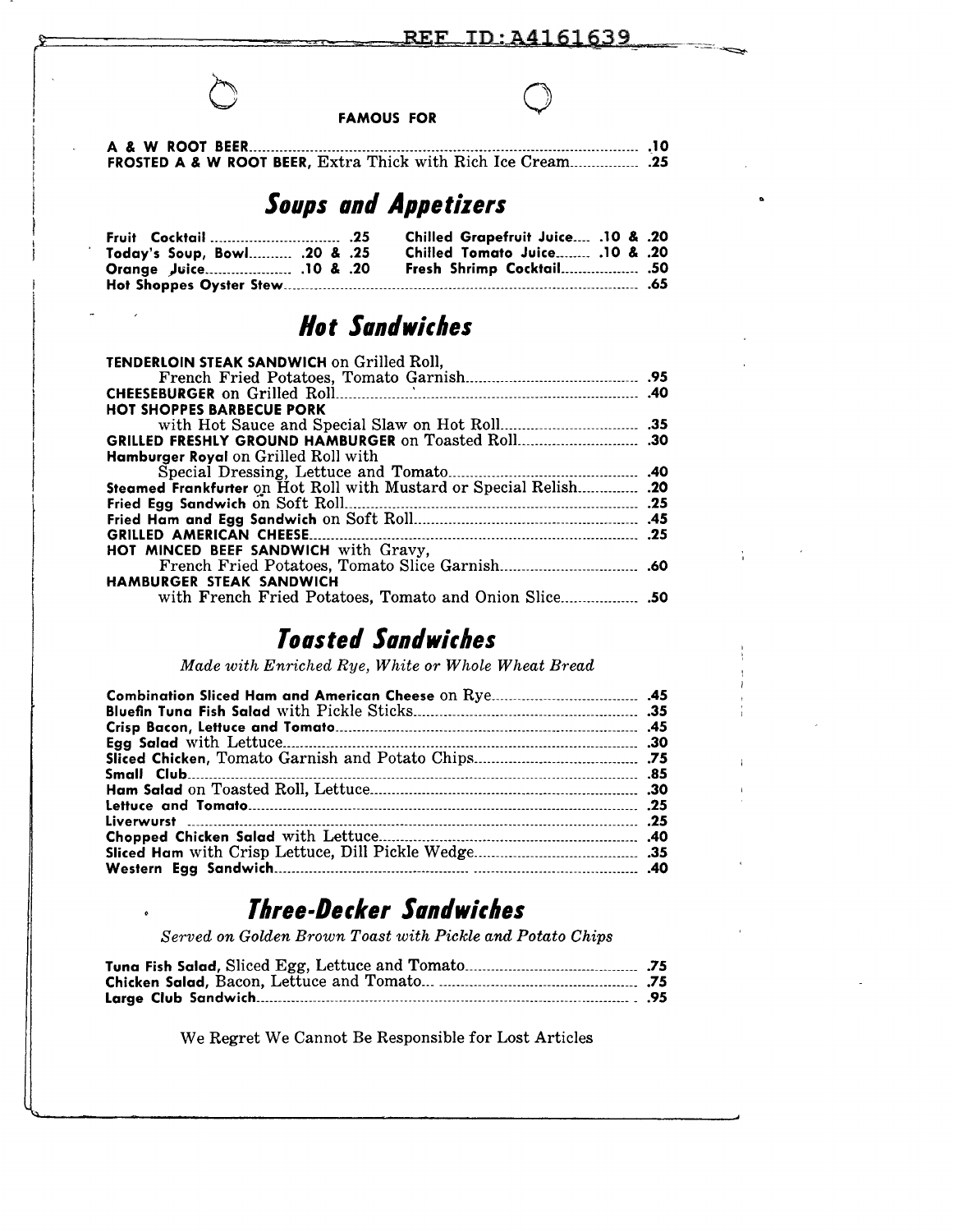### REF ID: A4161639

#### FAMOUS FOR

|  | <b>BARBECUE</b> (Beef or Pork) on Soft Roll, Hot Sauce and Relish 35 |  |
|--|----------------------------------------------------------------------|--|

# *Sotla Fountain anti Desserts*

| Hot Fudge Ice Cream Cake .35                    | Milk Shake with Egg .35               |  |
|-------------------------------------------------|---------------------------------------|--|
|                                                 | Double Rich Malted Milk .30           |  |
| <b>Butterscotch or</b>                          |                                       |  |
|                                                 | A & W Root Beer Float .20             |  |
|                                                 |                                       |  |
|                                                 | <b>Sundae</b> (Choice of Flavors) .25 |  |
|                                                 |                                       |  |
|                                                 |                                       |  |
| Chocolate, Strawberry, Vanilla, Chocolate Chip, |                                       |  |
|                                                 |                                       |  |

These Flavors, Including Sherbet, are also Available in Quart and Pint Packages

# *From the Chef*

| <b>HOT ROAST TURKEY SANDWICH</b>                          |
|-----------------------------------------------------------|
|                                                           |
|                                                           |
| <b>American Cheese Omelette</b>                           |
| .90<br>French Fried Potatoes, Cole Slaw, Bread and Butter |
|                                                           |
|                                                           |
| <b>Crisp Bacon.</b>                                       |
|                                                           |
| <b>GRILLED HAMBURGER STEAK, Smothered Onions,</b>         |
| .90                                                       |
| French Fried Onion Rings.<br>.20                          |
| <b>TWIN TENDERLOIN STEAK, French Fried Potatoes,</b>      |
| Cole Slaw. Bread and Butter.<br>1.80                      |
| <b>FRIED HALF MARYLAND CHICKEN, Radish Rose, French</b>   |
| Fried Potatoes, Creamy Cole Slaw, Rolls and Butter 1.40   |
|                                                           |
| GRILLED JERSEY PORK CHOPS, French Fried Potatoes,         |
| 1.35                                                      |

# *Salad anti Co/ti Plates*

| Chilled Bowl of Fruit Salad |  |
|-----------------------------|--|
|                             |  |

# *Beverages*

| Iced Tea or Pot of Hot Tea .10 | 10. Milk or Chocolate Drink 10 |
|--------------------------------|--------------------------------|
|                                |                                |
|                                |                                |
|                                |                                |
|                                | $W = 11.20.50$                 |

W-11-29-50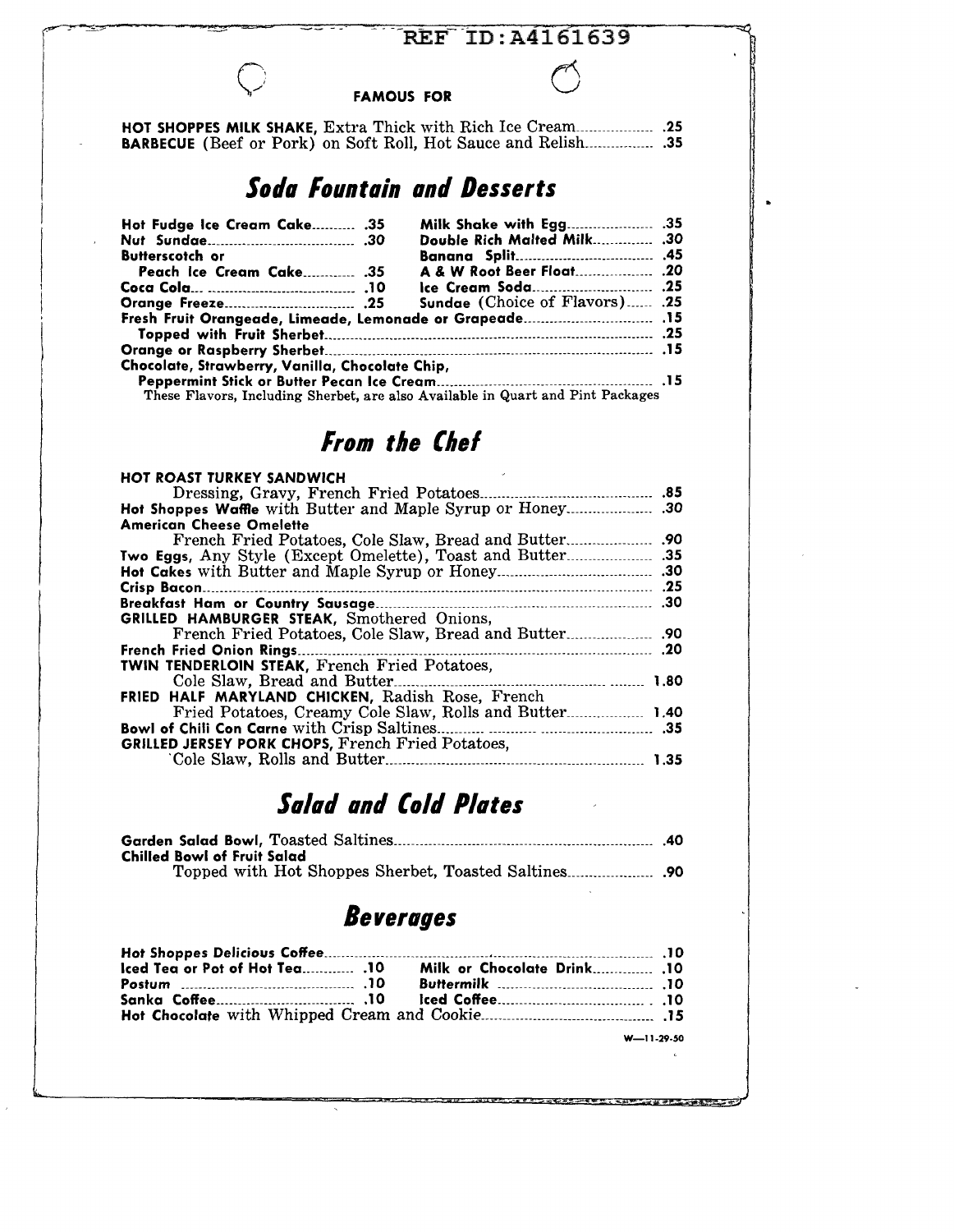$\mathcal{A}$ ot Shoppes Dinners

Complete Dinner Service includes choice of dinner appetizer, vegetables, dessert, choice of rolls and butter, coffee, tea or milk.

### APPETIZERS

Jumbo Shrimp Cocktail 50 (A la Carte Only) Fresh Fruit Cup 25 Chilled Orange Juice 10 & 20 New England Clam Chowder 10, Bowl 25 Deviled Egg Half with Russian Dressing 15 Tomato Bouillon with Chive Whipped Cream 10, Bowl 20

### PLATTER SUGGESTION

#### CALIFORNIA FISHERMAN'S WHARF PLATTER

Fried Gigantic West Coast Shrimp with Cocktail Sauce

French Fried Potatoes, Cole Slaw

Dinner Rolls and Butter

1.35

# VEGETABLES

Tossed Garden Salad 20 Buttered Green Peas 15 Cream Style Corn 15 Tender New Kale 15 Jellied Sunset Salad 15 Whipped Potatoes 10 French Fried Potatoes 15 French Fried Onion Rings 20 Hot Fluffy Rice 10

# **DESSERTS**

PEPPERMINT STICK ICE CREAM 15 APPLE CAKE WITH CRUMB TOPPING AND WHIPPED CREAM 15 LEMON PUDDING WITH WHIPPED CREAM 15 Chocolate Fudge Layer Cake 15 Home Made Apple Pie 15 Crushed Pineapple Ice Cream Cake 35

\*BAKED WHOLE SEA BASS, LEMON

Fresh Fruit Cup Chilled Orange Juice New England Clam Chowder Deviled Egg Half with Russian Dressing Tomato Bouillon with Chive Whipped Cream

CHICKEN NOODLE SOUP **ENGINEERING CONTRACTOR** 

Platter Complete  $D$ *inner* 

2.15

집

Ēŋ

Ë

ЬJ

۵Ĵ,

щ

.<br>ص

Ø)

 $\tilde{\omega}$ 

**LO** 

 $\mathbf{q}=\mathbf{q}$ 

#### TWIN FILET MIGNONS WITH SAUTEED MUSHROOM CAPS French Fried Potatoes, Buttered Green Peas . . . 1.80

- \* BAKED ATLANTIC ROCKFISH STEAK, TOMATO SAUCE Whipped Potatoes, Cream Style Corn . . . . 1.20 1.55 \* HICKORY SMOKED HAM WITH COUNTRY GRAVY Whipped Potatoes, Jellied Sunset Salad . . . . 1.35 1.70
- \* FRESH SEAFOOD NEWBURG OVER FLUFFY RICE Tender New Kale 1.35  $\therefore$   $\therefore$   $\therefore$   $\therefore$   $\therefore$   $1,00$
- \* ROAST YOUNG TOM TURKEY WITH JELLIED CRANBERRIES Whipped Potatoes, Cream Style Corn . . . . 1.40 1.75

#### GRILLED CHOPPED SIRLOIN OF BEEF, MUSHROOM GRAVY Hot Fluffy Rice, Tender New Kale . . . . . . 90 1.25

- \* TANGY CHEESE SOUFFLE WITH SAVORY TOMATO SAUCE French Fried Potatoes, Buttered Green Peas . . . 90 1.25
- \* Ready to Serve

PEPPERMINT STICK ICE CREAM APPLE CAKE WITH CRUMB TOPPING AND WHIPPED CREAM LEMON PUDDING WITH WHIPPED CREAM Chocolate Fudge Layer Cake Home Made Apple Pie Crushed Pineapple Ice Cream Cake